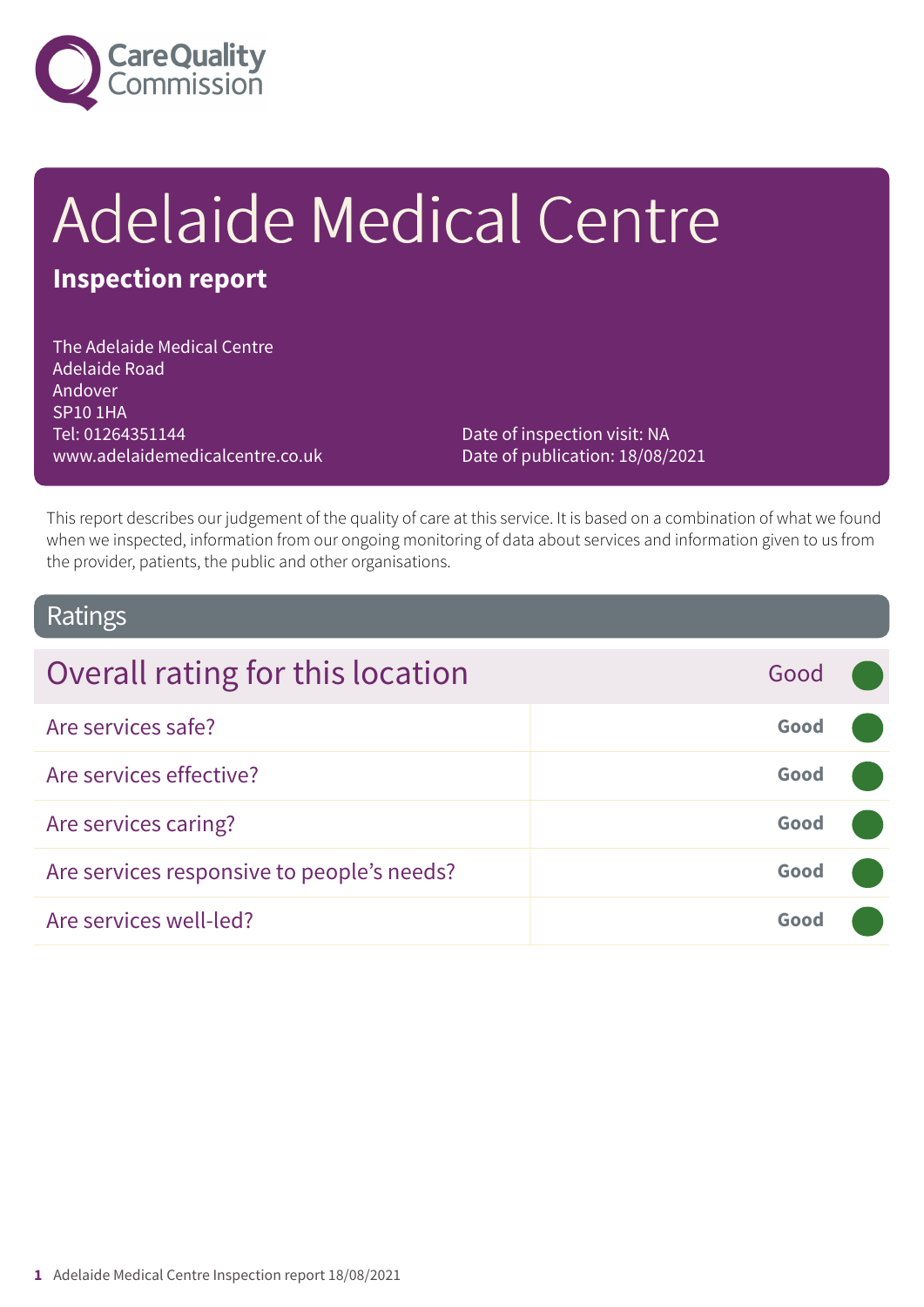# Overall summary

We carried out an announced desk-top review at Adelaide Medical Centre on 15 June 2021. Overall, the practice is rated as Good.

Safe - Good

Effective - Good

Caring - Good

Responsive - Good

Well-led - Good

Following our previous inspection on 27 February 2020, the practice was rated Good overall. However, we rated Well led as Requires Improvement. During this desk top review, we looked at the areas identified as requiring improvement. The previous ratings for Safe, Effective, Caring and Responsive remain unchanged.

We found that the practice had made the required improvements to governance systems, as detailed below and we were therefore able to improve the rating of Well led from Requires Improvement to Good.

The full reports for previous inspections can be found by selecting the 'all reports' link for Adelaide Medical Centre on our website at www.cqc.org.uk

### **Why we carried out this review**

This review was a focused follow-up of the practice without undertaking a site visit. We focussed only the key question Well led. We found the previously identified breach of Regulations 17 of the Health and Social Care Act (Regulated Activities) 2014 Good governance had been complied with. This meant we were able to re-rate Well led from Requires Improvement to Good.

Ratings for the other four key questions were carried forward from the previous inspection.

### **How we carried out the review**

Throughout the pandemic CQC has continued to regulate and respond to risk. However, taking into account the circumstances arising as a result of the pandemic, and in order to reduce risk, we have conducted our inspections differently. For this inspection we decided we did not need to visit the location to review the evidence, but we could undertake a desk-top review of evidence and conduct interviews using video conferencing.

### **Our findings**

We based our judgement of the quality of care at this service on a combination of:

- what we found when we inspected
- information from our ongoing monitoring of data about services and
- information from the provider, patients, the public and other organisations.
- **2** Adelaide Medical Centre Inspection report 18/08/2021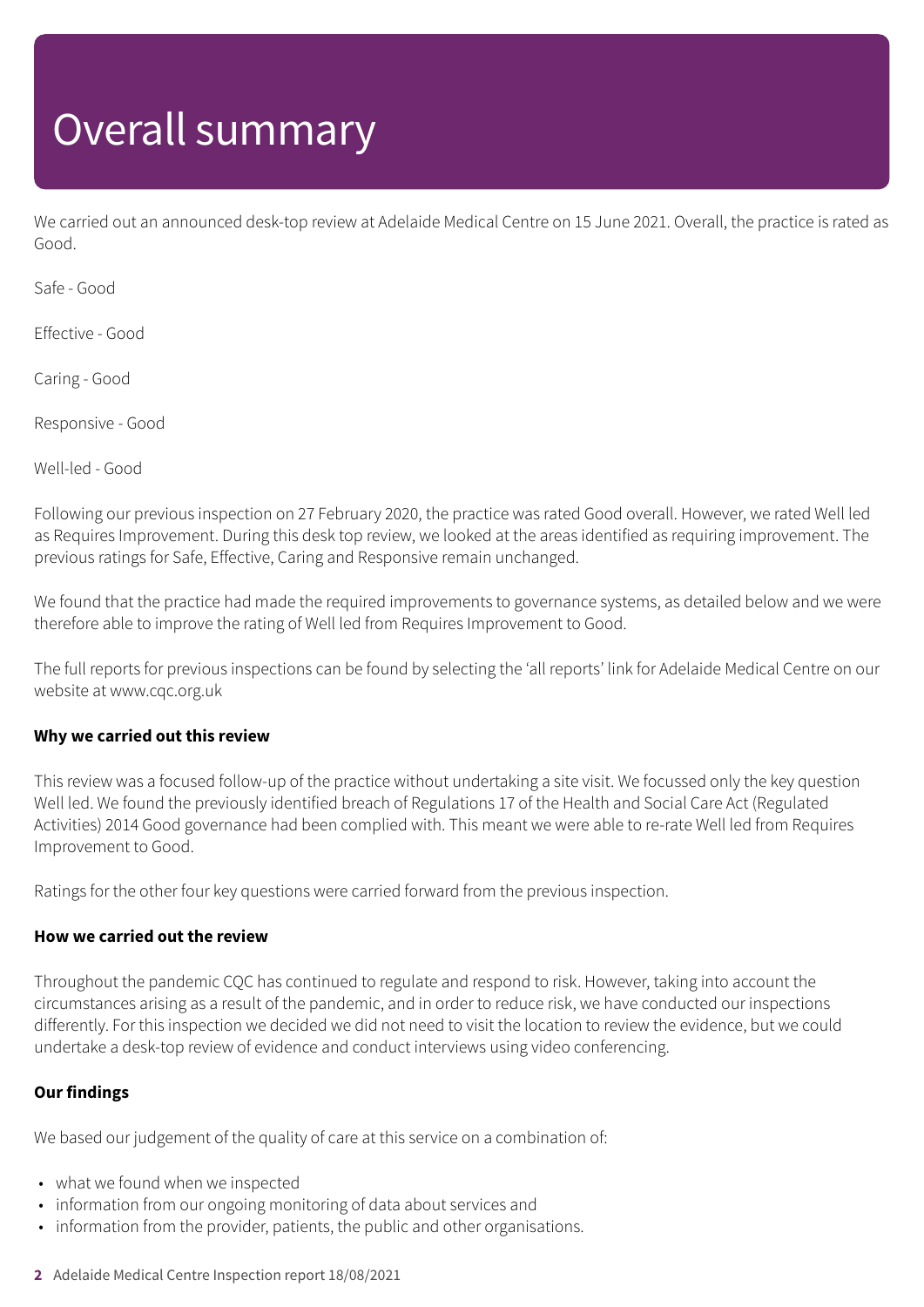# Overall summary

### **We have rated this practice as Good overall.**

We found that:

- The practice had changed significantly since our previous inspection, led by a new partnership team and supported by a range of new staff.
- The practice had implemented improvements in governance arrangements since our last inspection and had addressed the issues we had raised. This included in the management of emergency medicines, prescription stationery and recruitment risk assessments.
- The way the practice was led and managed promoted the delivery of high-quality, person-centred care.

Whilst we found no breaches of regulations, the provider **should**:

• Continue to improve the uptake of cervical screening.

### **Details of our findings and the evidence supporting our ratings are set out in the evidence tables.**

**Dr Rosie Benneyworth** BM BS BMedSci MRCGP

Chief Inspector of Primary Medical Services and Integrated Care